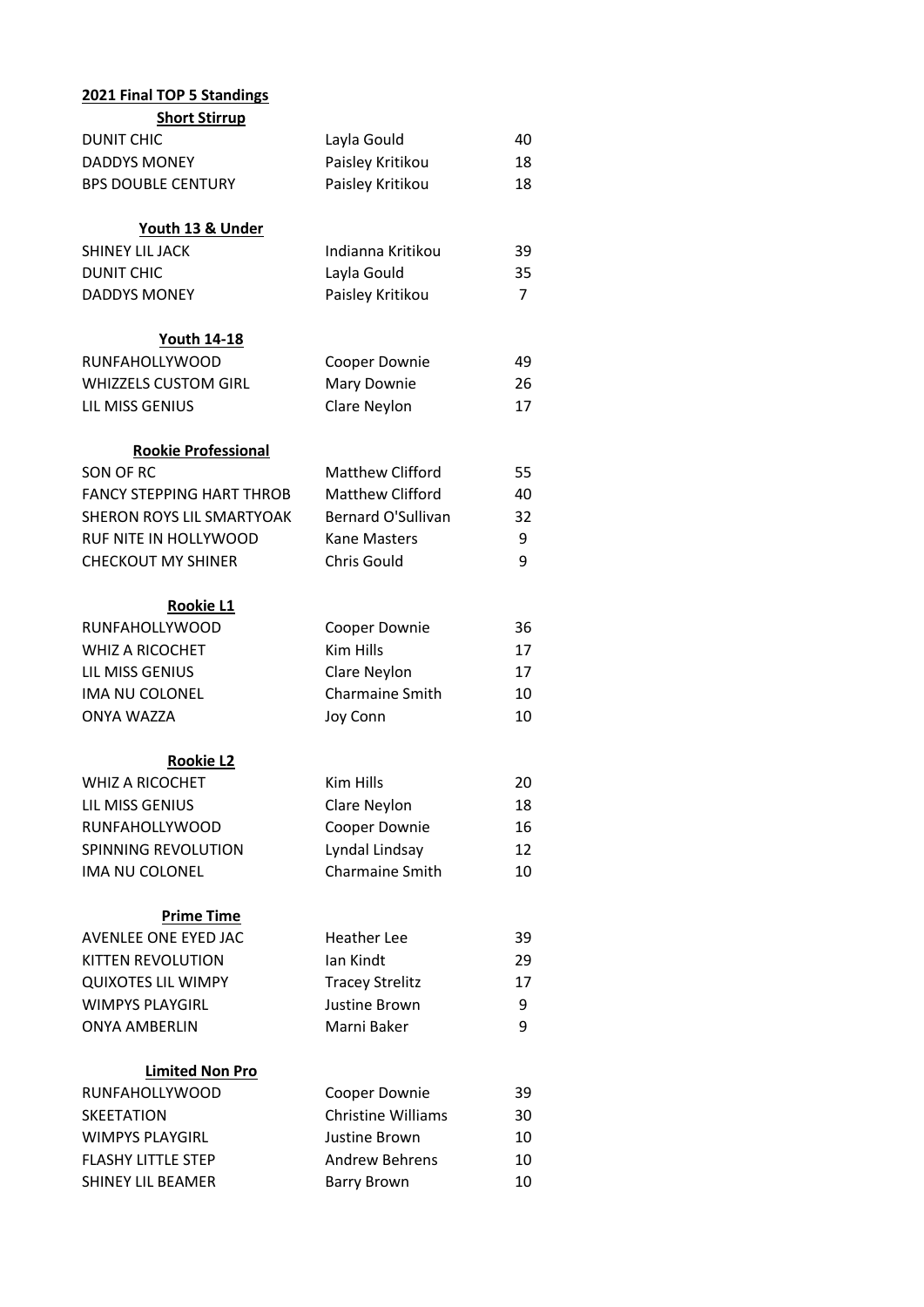| <b>Intermediate Non Pro</b>      |                           |                |
|----------------------------------|---------------------------|----------------|
| <b>KITTEN REVOLUTION</b>         | lan Kindt                 | 30             |
| AVENLEE ONE EYED JAC             | <b>Heather Lee</b>        | 28             |
| A HOLLYWOOD WHIZZ                | Marni Baker               | 10             |
| <b>ONYA AMBERLIN</b>             | Marni Baker               | 8              |
| MONDURE GUNSMOKIN CALBOY         | Karen Lowe                | 7              |
|                                  |                           |                |
| <b>Non Pro</b>                   |                           |                |
| AVENLEE ONE EYED JAC             | <b>Heather Lee</b>        | 33             |
| KITTEN REVOLUTION                | lan Kindt                 | 29             |
| LIL NU IT ALL                    | Dennis Neylon             | 10             |
| <b>QUIXOTES LIL WIMPY</b>        | <b>Tracey Strelitz</b>    | 7              |
| <b>ONYA AMBERLIN</b>             | Marni Baker               | $\overline{7}$ |
| <b>Novice Horse Non Pro L1</b>   |                           |                |
| AVENLEE ONE EYED JAC             | <b>Heather Lee</b>        | 27             |
| <b>QUIZOTES LIL WIMPY</b>        | <b>Tracey Strelitz</b>    | 16             |
| <b>RUNFAHOLLYWOOD</b>            | Cooper Downie             | 11             |
| MONDURE GUNSMOKIN CALBOY         | Karen Lowe                | 10             |
| <b>SHERONS SINING SONITA</b>     | Natalia Kritikou          | 10             |
| <b>IMA NU COLONEL</b>            | <b>Charmaine Smith</b>    | 10             |
|                                  |                           |                |
| <b>Novice Horse Non Pro L2</b>   |                           |                |
| AVENLEE ONE EYED JAC             | <b>Heather Lee</b>        | 29             |
| <b>QUIXOTES LIL WIMPY</b>        | <b>Tracey Strelitz</b>    | 13             |
| MONDURE GUNSMOKIN CALBOY         | Karen Lowe                | 10             |
| IMA NU COLONEL                   | <b>Charmaine Smith</b>    | 9              |
| NPH NO LIL WIMP                  | Dennis Neylon             | 9              |
| <b>ONYA AMBERLIN</b>             | Marni Baker               | 9              |
| <b>Novice Horse Open L1</b>      |                           |                |
| SON OF RC                        | Matthew Clifford          | 30             |
| <b>RUF NITE IN HOLLYWOOD</b>     | <b>Kane Masters</b>       | 16             |
| <b>SHEZ CASHED UP</b>            | Helen Balu                | 10             |
| <b>CHECKOUT MY SHINER</b>        | Chris Gould               | 9              |
| <b>QUIXOTES LIL WIMPY</b>        | <b>Tracey Strelitz</b>    | 8              |
|                                  |                           |                |
| <b>Novice Horse Open L2</b>      |                           |                |
| <b>DUN IT FANCY</b>              | Jason Russell             | 17             |
| RUF NITE IN HOLLYWOOD            | <b>Kane Masters</b>       | 13             |
| <b>HOLLYWOOD FANCY STEP</b>      | Darren Simpson            | 10             |
| SON OF RC                        | Matthew Clifford          | 10             |
| NPH LIL WIMP                     | Dennis Neylon             | 8              |
| <b>Limited Open</b>              |                           |                |
| SHERON ROYS LIL SMARTYOAK        | <b>Bernard O'Sullivan</b> | 31             |
| <b>FANCY STEPPING HART THROB</b> | <b>Matthew Clifford</b>   | 30             |
| SON OF RC                        | Matthew Clifford          | 17             |
| <b>CHECKOUT MY SHINER</b>        | Chris Gould               | 9              |
| <b>SHINEY LIL BEAMER</b>         | <b>Barry Brown</b>        | 9              |
|                                  |                           |                |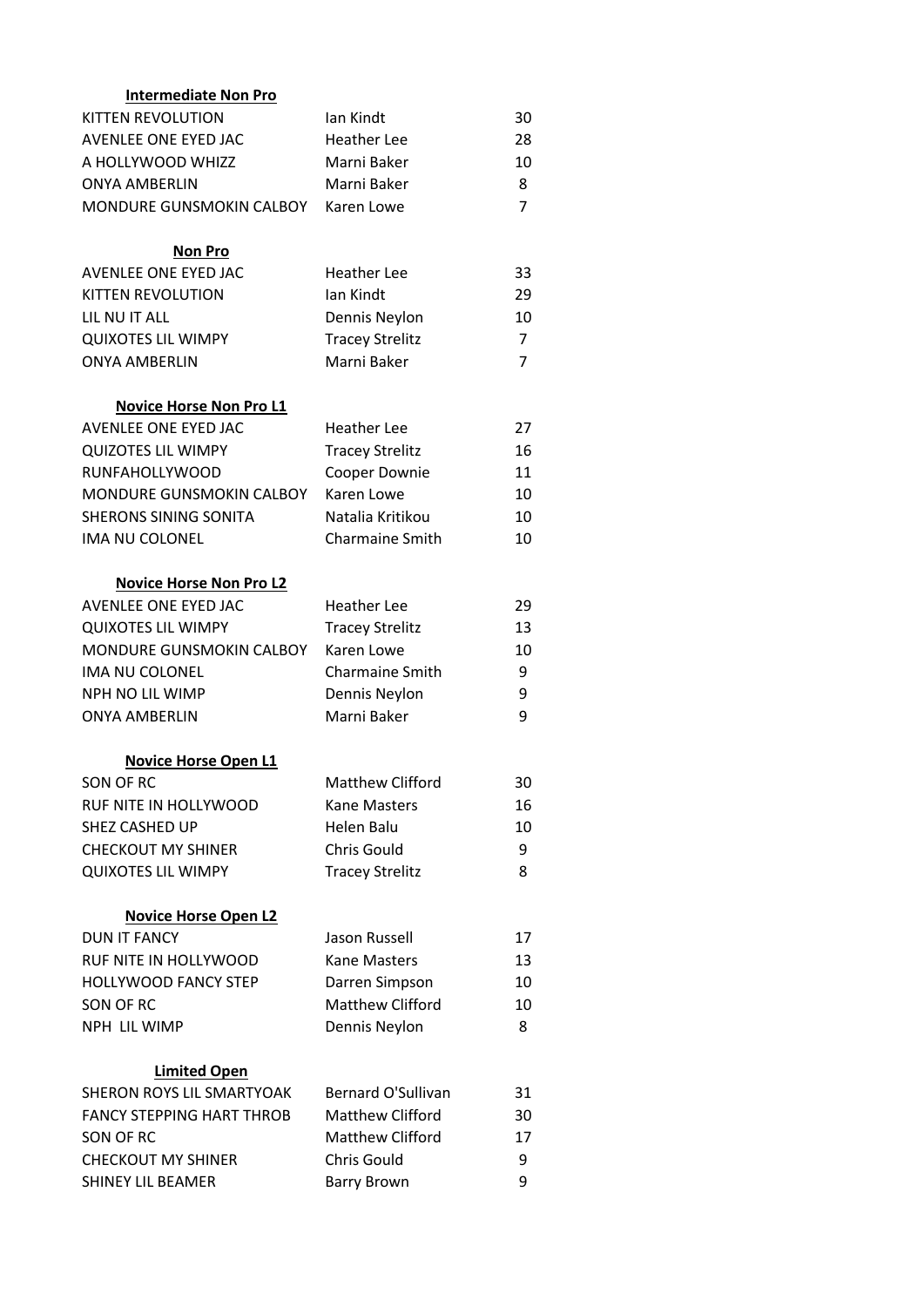| <b>Intermediate Open</b>         |                        |    |
|----------------------------------|------------------------|----|
| KITTEN REVOLUTION                | lan Kindt              | 29 |
| SON OF RC                        | Matthew Clifford       | 25 |
| <b>FANCY STEPPING HART THROB</b> | Matthew Clifford       | 20 |
| DUN IT FANCY                     | Jason Russell          | 15 |
| <b>FANCY LOUISE</b>              | Peter Gould            | 11 |
| Open                             |                        |    |
| <b>FANCY STEPPING HART THROB</b> | Matthew Clifford       | 44 |
| <b>IMA WHIZIN WIMPY</b>          | John Wicks             | 18 |
| <b>DUN IT FANCY</b>              | Jason Russell          | 10 |
| <b>SPINNIN WHIZ</b>              | <b>Scott Hergest</b>   | 9  |
| RUF NITE IN HOLLYWOOD            | Kane Masters           | 8  |
| Green Rider L1                   |                        |    |
| <b>RUNFAHOLLYWOOD</b>            | Cooper Downie          | 46 |
| ONYA WOZZA                       | Joy Conn               | 22 |
| <b>WHIZZELS CUSTOM GIRL</b>      | Mary Downie            | 20 |
| <b>NU SHINEY OAK</b>             | Shannon Palmer         | 17 |
| HES A HOLLYWOOD DOC              | <b>Trudy Stone</b>     | 14 |
| <b>Green Rider L2</b>            |                        |    |
| <b>SHINE MY CHECK</b>            | Natalia Kritikou       | 18 |
| <b>IMA NU COLONEL</b>            | <b>Charmaine Smith</b> | 10 |